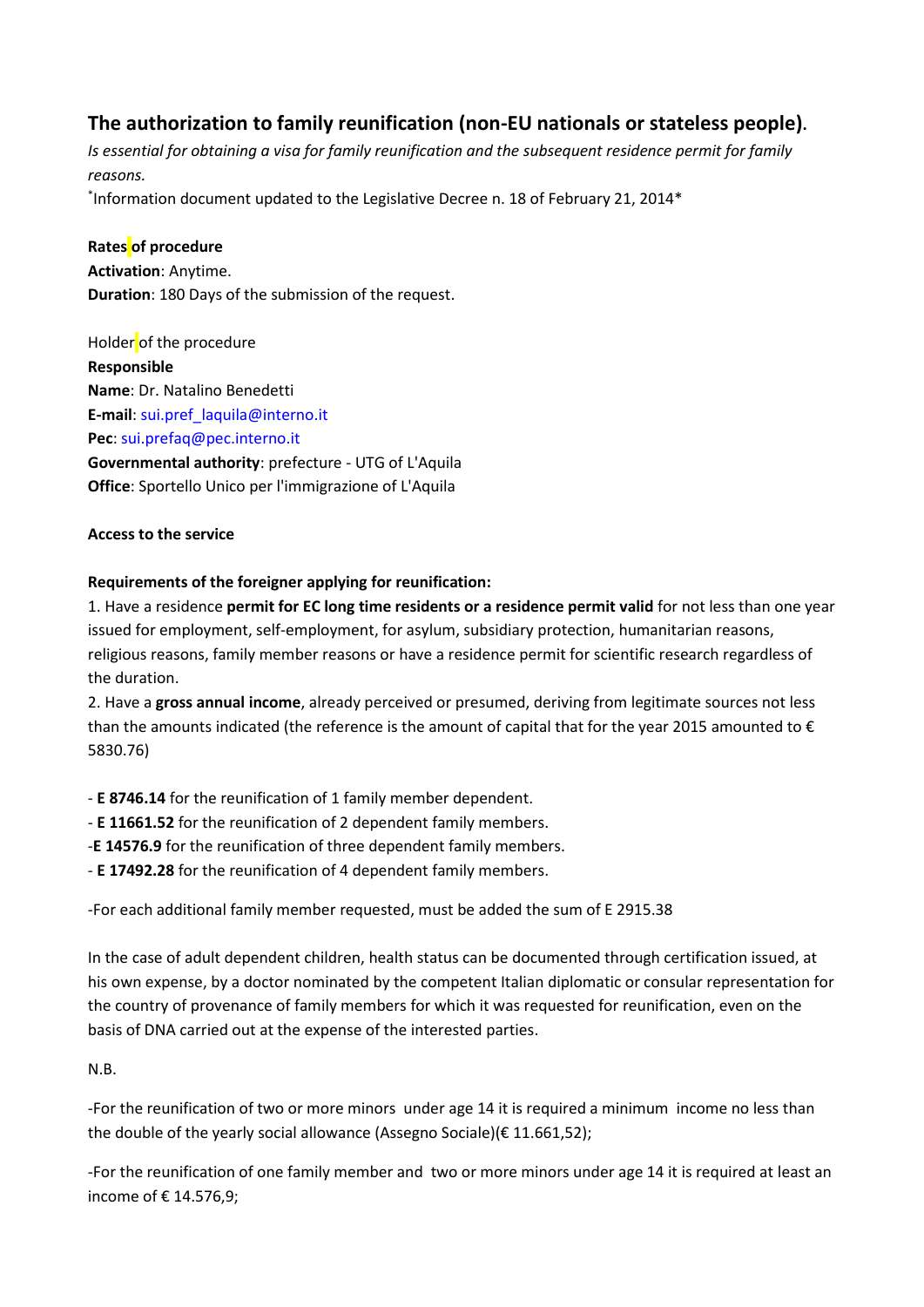- In order to set the amount, it must be considered any possible dependent previously rejoined and children born in Italy already contemplated in the residence permit; (for the authorizations obtained earlier it occurs to fill out the form "Modulo Dichiarazione Precedenti Ricongiungimenti" (Declaration form for previous reunifications);

- It is possible to complete your own income with the income produced by family members you live with;

3. To have the availability of an accommodation compliant to good hygiene and suitable health and safety standards, certified by the competent municipality offices. (Notes: qualification that is not necessary for foreigners with the refugee status and therefore asylum residence permit holders, for the foreigners admitted to the subsidiary protection and for who takes scientific research permit).

### **Notes: the amount and the accommodation requirements are not required to the foreigner holder of refugee or subsidiary permit .**

### **Family members for whom reunification can be requested:**

- 1. the spouse not legally separated and not being under 18;
- 2. minor children born to you or your spouse within or out of wedlock, provided that the other parent, if existing, gives his/her consent;
- 3. financially dependent children over 18 who cannot provide for their own needs, due to serious health conditions implying total disability;
- 4. financially dependent parents who have not any other children in their country of origin or residence, or parents over 65 whose other children are unable to support them financially because of serious health problems duly certified.

It is not permitted the reunification with the spouse or parents if they are married with a foreign citizen who legally stays in the Italian territory.

Once you have obtained family reunification authorization from the Front Desk for immigration, the certificate attesting family relationship, marriage under age , and every relevant marital status and health status document, which has been translated, legalized or issued according to the Apostille Convention (Apostille document), must be submitted by the family members ( for whom authorization has been obtained) to the competent Italian consular authority, when they apply for the entry visa.

**Note 1** : if the certification is not available for the lack of the competent foreign authority or it is not reliable, the diplomatic representation in the country of origin of the family members issue the relevant documentation after the necessary verification, at the expense of the person concerned.

Note 2 : in case of adult dependent children, the health status can be documented and certified by a doctor nominated by the competent diplomatic or consular Italian authority, at the expense of the applicant, based also on the DNA exam.

**Any false declarations or presentation of false or counterfeit documents, involve the denounciation of the applicant by the Italian judicial authority or by his country of origin.**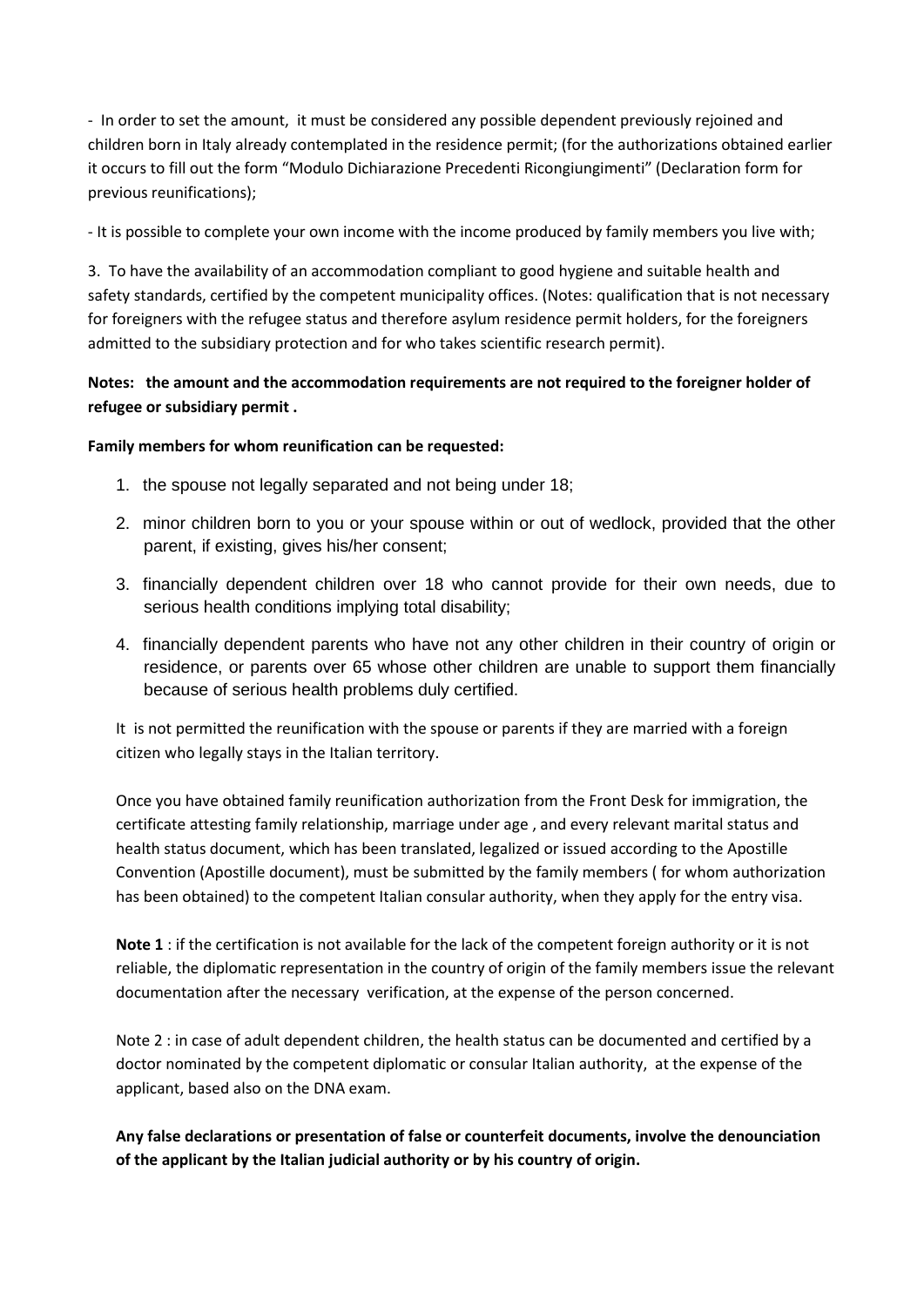## **Where to find the modules**

The form for the submission of the application (Modulo SM) should not be used in print, as the submission of the application is via an electronic procedure (see below "Submit the application").

- Form to be requested via the website of the home office (Ministero dell'Interno): Module SM (facsimile only in vision)

They are also available in electronic format, the models that complete the application, to be attached to the model SM.

Forms can be found in section (Modulistica) [(viewable only after being recorded in the system of the Home Office( Ministero dell'Interno)]:

• **Form S1**, in the event that the applicant has no title to hold the property, the Immigration Desk (Sportello Unico per l'Immigrazione) must acquire the declaration of consent to accommodate the minor children of the applicant, made by the owner of the apartment;

**• Form S2**, if the applicant has no title to hold the property, the Immigration Desk (Sportello Unico per l'Immigrazione) must acquire the declaration of consent to accommodate family members of the applicant, made by the owner of the apartment;

**• Form S3**, if the applicant is employed, with which the employer declares the actuality of employment.

- **Module s1**, in case the applicant has no title to hold the property and it is necessary to acquire the acts of the declaration of consent to accommodate the minor children of the applicant, made by the owner of the apartment, at the **Sportello Unico.**

- **Modules s2**, in case the applicant has not title to hold the property, and it is necessary to acquire the acts at the **Sportello Unico** the declaration of consent to accommodate family members of the applicant, made by the owner of the apartment

- **Modules s3**, in case the applicant is an employed person, you need a declaration in which the employer declares the actuality of employment.

These models (in pdf format) can be compiled directly into the computer and printed before being delivered to the **Sportello Unico** only when is required.

### **Other modules to be used if necessary:**

Module 'family status' (PDF file) Module of 'residence' (PDF file) Module 'statement earlier reunification' (pdf file) Module s3 'substitute declaration of cud' (PDF file) Module 'spouse' (PDF file) Module 'parent' (PDF file) Module s4 'this Declaration of commitment to subscribe medical insurance' (PDF file) Module s5 'declaration of commitment to integrate income'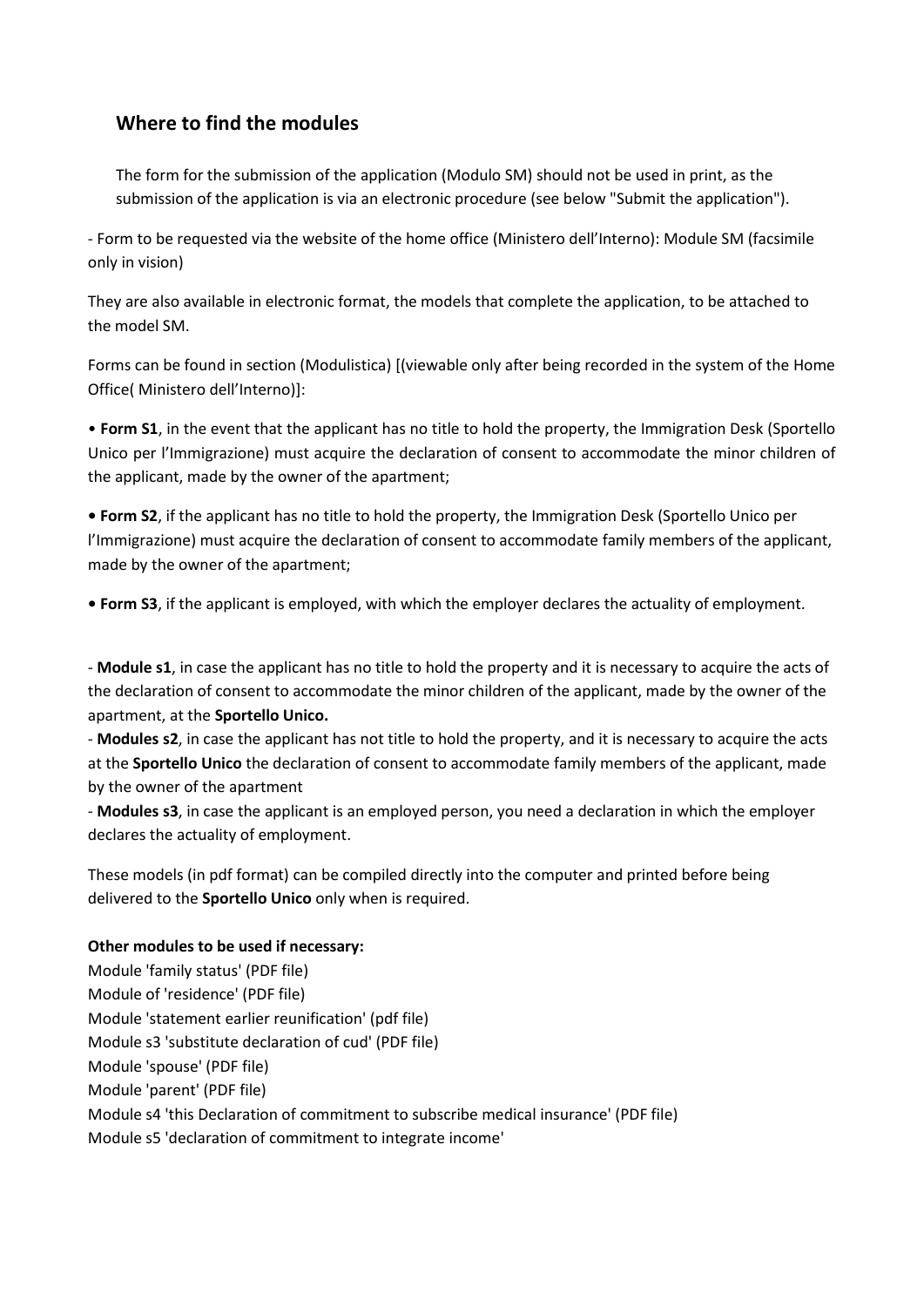# **How To submit the application**

The steps to take in order to send the applications to Immigration Desk ( Sportello Unico per l' immigrazione) require the use of a computer and the availability of an internet connection.

Who intends to seek the authorization must:

- **1.** Register on the website of the service of forwarding the applications accessible from the website of the Home Office (Ministero dell'Interno)
- **2.** Request from the site the form electronically
- **3.** Save the form on your computer
- **4.** Download and install the program on your computer to complete the form, available on the website
- **5.** Complete the form via the installed program and save it on your computer
- **6.** Send the completed form to the relay service through the compiler
- **7.** Compile and print all necessary forms.

For the submission of the application can be assisted by the national associations representing employers, trade unions, and associations are allowed access to the system and then to submit applications.

### **Purpose of receiving**

The Immigration Desk competent after receiving the application will call the applicant, through a special appointment for submitting the necessary documents. The applicant may, alternatively, request an appointment directly to the Immigration Desk electronically via the website [http://onlineimmigrazione.preflaquila.it/.](http://onlineimmigrazione.preflaquila.it/)

Verified the existence of the requirements, within 180 days of receipt of the request, the Immigration Desk issues the authorization, notifying consular authority, or a decision refusing. The applicant is also provided written notice with the telephone number of the Immigration Desk to speak to fix the next convocation of the family at the door, for the request of a residence permit, within 8 days of arrival in Italy. Received approval for the family which has been applied for reunification must request an entry visa to the competent Italian diplomatic or consular authorities in the State of residence. The authorization may be used within 6 months from the date of issuance.

## **Entry visa**

The visa, which is a special "cartoon" (or "sticker") affixed to the passport or other valid travel document of the applicant, is an authorization granted to an foreigner to enter the territory of the Italian Republic. In the case of an entry visa for family reunification in Italy it can be applied for and received at the Italian Embassy territorially competent within 180 days from the date of issue of authorization by the Immigration Desk to the applicant family in Italy.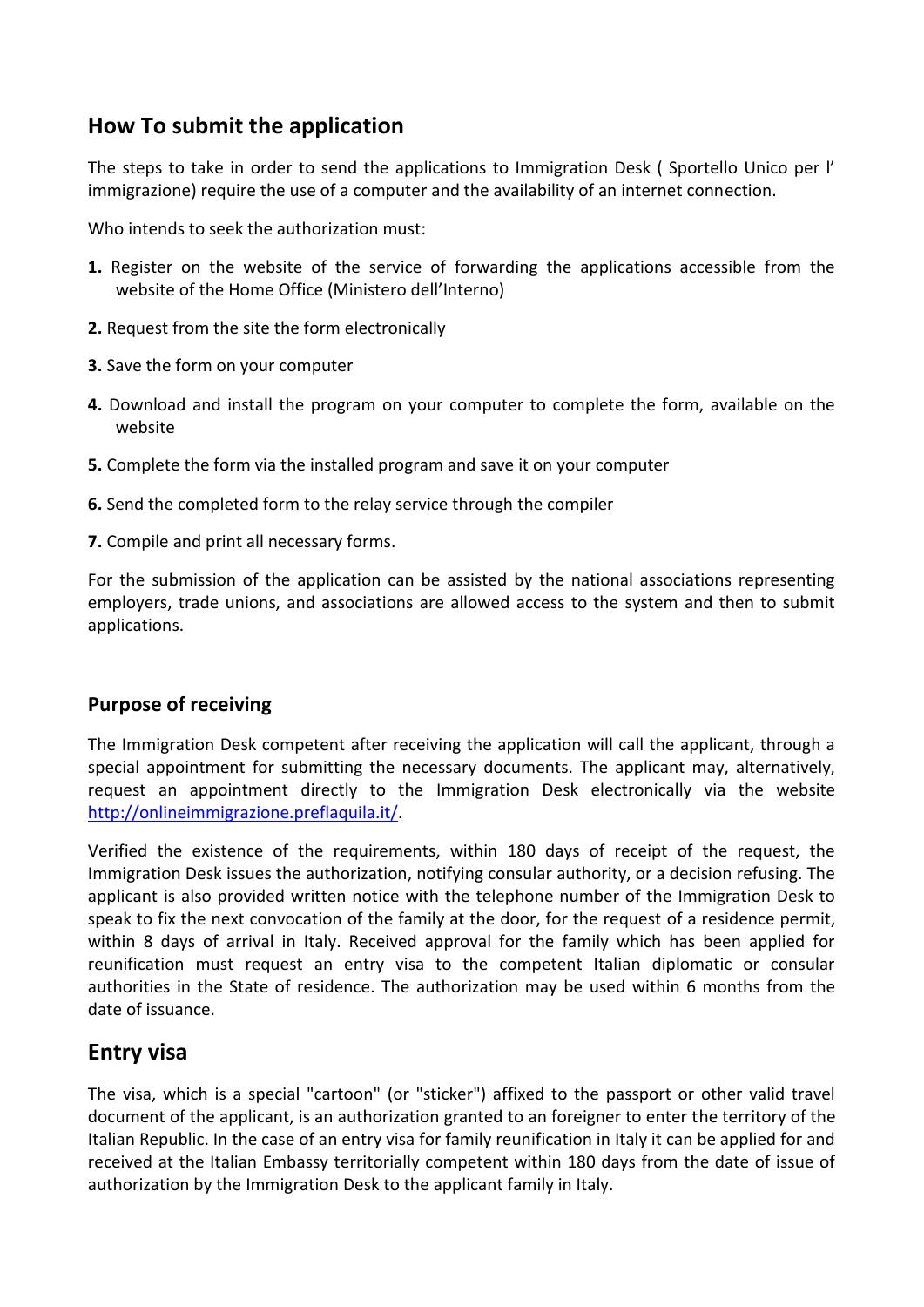# **The request for the residence permit**

Within 8 days of arrival in Italy, the family rejoined must go to the Immigration Desk that granted the authorization to submit the documents and sign the request for a residence permit. If within 8 days do not contact or do not occur is considered illegally present in Italy.

Once that has occurred, the Immigration Desk:

- checking the visa issued by the consular authority and personal data;
- delivered the certificate of fiscal code;
- Delivery in the request form for a residence permit to the foreigner and it forwards the data to the police authority.

• from 10 March 2012, the family reunited must also subscribe to our agreement of integration (with over 16 years - for children between the ages of 16 and 18 the agreement is signed by parents or the person exercising parental authority ). The integration agreement referred to in article 4 bis of the consolidation Act of provisions relating to the regulation of immigration and norms on the condition of the foreigner (D.lgs 2861998) is an agreement between the Italian State and the foreigner who consider a path of integration based on the principle of credit. At the time of signing the agreement is drawn up in two originals, one of which is delivered to an foreigner in the language indicated by him. If this is not possible the document will be translated into English, French, Spanish, Arabic, Chinese, Russian or Tagalog Albanian, according to the preference indicated by the person concerned. For the State, the agreement is signed by the prefect or his delegate. The agreement provides that within two years the foreigner reaches the quota of at least 30 credits in order to remain on the Italian territory. Upon the signing of the agreement to foreigner are assigned sixteen credits that can be increased through the acquisition of certain knowledge (Italian language, Civic culture and civic life in Italy) and the performance of certain activities (courses of vocational education and training, qualifications, registration to the national health service, entering into a lease or purchase of a home, etc.). The credits can also be lost in some cases such as the commission of crimes or serious violations of the law.

## **Release of the Residence Permit**

(Once received the form) Upon the withdrawal of the application form for a residence permit at the Immigration Desk, the family rejoined must go to a post office to mail the envelope (kit) containing, besides the Application form of the request of the residence permit also 'additional documentation required for the release of its residence permit by the competent police headquarters. documentation required for the release of its residence permit by the competent Police Headquarters. The Post Office has issued a receipt bearing two personal identification codes (user id and password) through which the relative rejoined or accompayning family member will know, by connecting to www.portaleimmigrazione.it, the state of his practice. The Police Headquarters will communicate, address, and phone listed in the application, the date of the convocation notice at their offices to carry out the pictures and fingerprints and then proceed to a further communication for the delivery of a residence permit. Pending the release of the first residence permit to the family are already recognized as different faculties to register at the